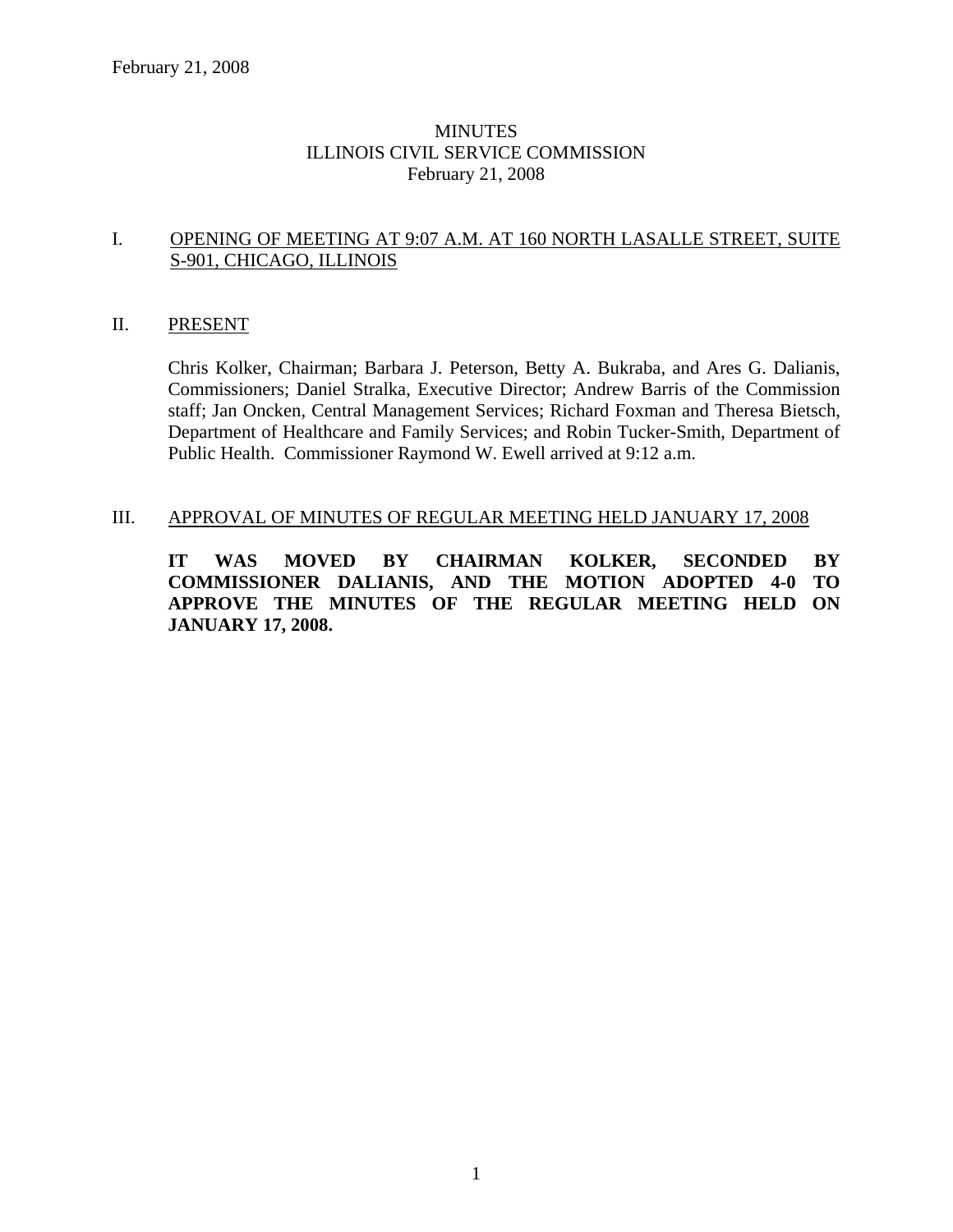#### IV. **EXEMPTIONS UNDER SECTION 4d(3) OF THE PERSONNEL CODE**

# A. Report on Exempt Positions

| <u>Agency</u>                        | Total<br>Employees | Number of Exempt<br><b>Positions</b> |
|--------------------------------------|--------------------|--------------------------------------|
|                                      |                    |                                      |
|                                      |                    |                                      |
|                                      |                    |                                      |
|                                      |                    |                                      |
|                                      |                    |                                      |
| Children and Family Services3,198 47 |                    |                                      |
|                                      |                    |                                      |
|                                      |                    |                                      |
|                                      |                    |                                      |
|                                      |                    |                                      |
|                                      |                    |                                      |
|                                      |                    |                                      |
|                                      |                    |                                      |
|                                      |                    |                                      |
|                                      |                    |                                      |
|                                      |                    |                                      |
|                                      |                    |                                      |
|                                      |                    |                                      |
|                                      |                    |                                      |
|                                      |                    |                                      |
|                                      |                    |                                      |
|                                      |                    |                                      |
|                                      |                    |                                      |
|                                      |                    |                                      |
|                                      |                    |                                      |
|                                      |                    |                                      |
|                                      |                    |                                      |
|                                      |                    |                                      |
|                                      |                    |                                      |
|                                      |                    |                                      |
|                                      |                    |                                      |
|                                      |                    |                                      |
|                                      |                    |                                      |
|                                      |                    |                                      |
|                                      |                    |                                      |
|                                      |                    |                                      |
|                                      |                    |                                      |
|                                      |                    |                                      |
|                                      |                    |                                      |
|                                      |                    |                                      |
|                                      |                    |                                      |
|                                      |                    |                                      |
|                                      |                    |                                      |
|                                      |                    |                                      |
|                                      |                    |                                      |
|                                      |                    |                                      |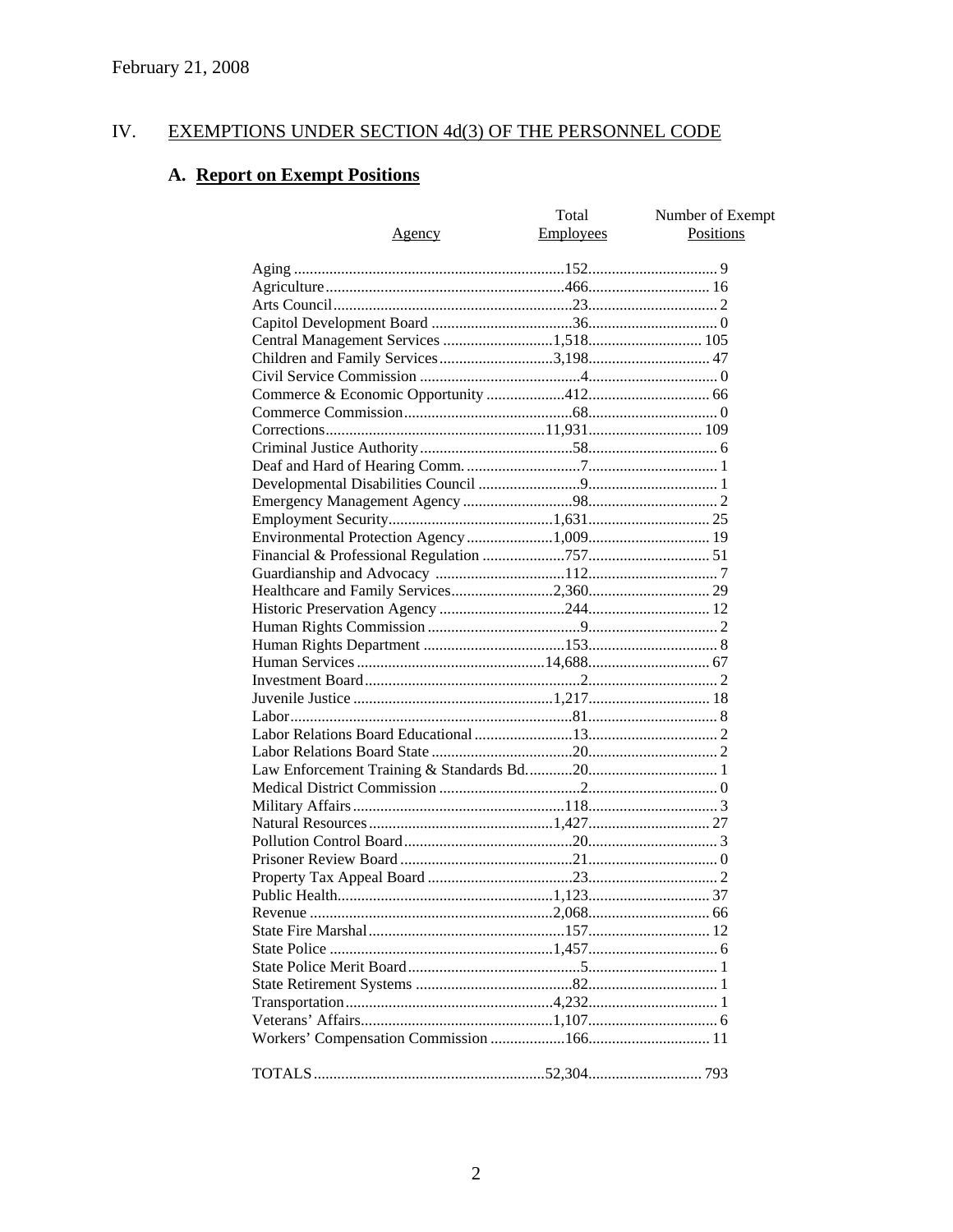#### **B. Governing Rule - Jurisdiction B Exemptions**

- a) Before a position shall qualify for exemption from Jurisdiction B under Section 4d(3) of the Personnel Code, the position shall be directly responsible to:
	- 1. The Governor, or
	- 2. A departmental director or assistant director appointed by the Governor, or
	- 3. A board or commission appointed by the Governor, or
	- 4. The head of an agency created by Executive Order, or the director or assistant director of an agency carrying out statutory powers, whose offices are created by the Governor subject to legislative veto under Article V, Section 11, of the Constitution of 1970, which agency head, director, or assistant director may themselves be subject to exemption under Section 4d(3), or
	- 5. In an agency having a statutory assistant director, a deputy director exercising full line authority under the director for all operating entities of the agency, provided the statutory role of assistant director is vacant or is assigned clearly distinct and separate duties from the deputy director and as a colleague to him, or
	- 6. A line position organizationally located between the director and/or assistant director and a subordinate statutorily exempt position(s), provided the position proposed for exemption has line authority over the statutory exempt position(s), or
	- 7. The elected head of an independent agency in the executive, legislative, or judicial branch of government.
- b) If a position meets the above criterion, it must, in addition, be responsible for one or more of the following before it shall be approved as exempt:
	- 1. Directs programs defined by statute and/or departmental, board, or commission policy or possess significant authority when acting in the capacity of a director of programs to bind the agency.
	- 2. Makes decisions in exercising principal responsibility for the determination or execution of policy which fix objectives or state the principles to control action toward operating objectives of one or more divisions, such decisions being subject to review or reversal only by the director, assistant director, board or commission.
	- 3. Participates in the planning and programming of departmental, board, or commission activities, integrating the plans and projections of related divisions, and the scheduling of projected work programs of those agencies.

\* \* \*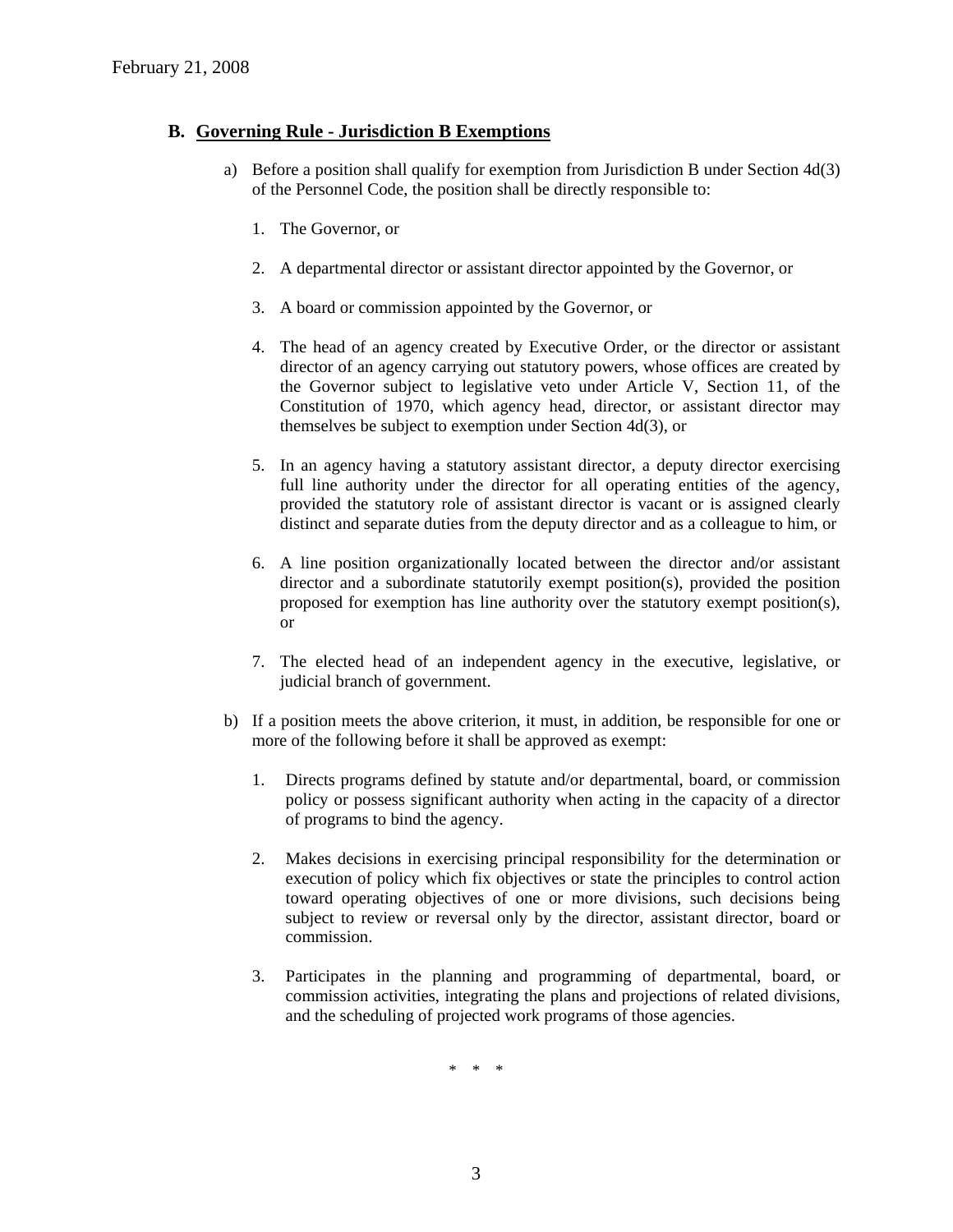# **C. Requests for 4d(3) Exemption**

- With regard to Item C, Executive Director Stralka reported this request is for the Chief Legal Counsel for the Department of Agriculture, a position that reports to the Director. Given the responsibilities inherent in the position and past Commission action with similar positions, staff recommended approval of this request. Tammy Payne, Human Resources Manager for the agency, expressed her regrets at being unable to attend the meeting today and respond to any questions that may arise due to a prior commitment involving the Shared Services initiative.
- With regard to Item D, Executive Director Stralka reported this request is for the Chief Technology Officer, Infrastructure Services Division, of the Bureau of Communication and Computer Services (BCCS) in Central Management Services. It reports to the Deputy Director of BCCS – a position that would be considered the equivalent of a statutory Assistant Director – who reports to the Director. This position has principal policy responsibilities in the development and carrying out of programs related to the delivery of mainframe and midrange computer services at a statewide level. Positions of this nature have previously been granted exemption by the Commission, especially after the centralization of computer services in Central Management Services. For these reasons, staff recommended approval.
- With regard to Item E, Executive Director Stralka reported this request is for exemption for the Assistant Warden of Operations for the Northern Reception and Classification Center and the Minimum Security Unit located at Stateville Correctional Center. The agency requested a continuance as it had yet to respond to several questions Staff had regarding this request. Staff recommended that this matter be continued.

Commissioner Peterson inquired of the reason for the continuance request. Executive Director Stralka noted that there was a delay in getting his initial responses out to all the agencies with exemption requests on this month's agenda due to the deadline for completing the recommended decision in the Shelton appeal, a death in the family that necessitated his absence for one day, and the two February holidays prior to this meeting. Executive Director Stralka then explained that the Staff inquiries regarding this request centered on two issues:

- 1. The organizational distance between this position and the Director of the Agency; and
- 2. The number of Assistant Wardens at the Stateville Correctional Center that would result from the approval of this request.

Executive Director Stralka noted that Stateville already has been granted principal policy exemptions for an Assistant Warden of Operations and an Assistant Warden of Programs. The subject position is under the agency's Northern Reception and Classification Center program and not the facility's general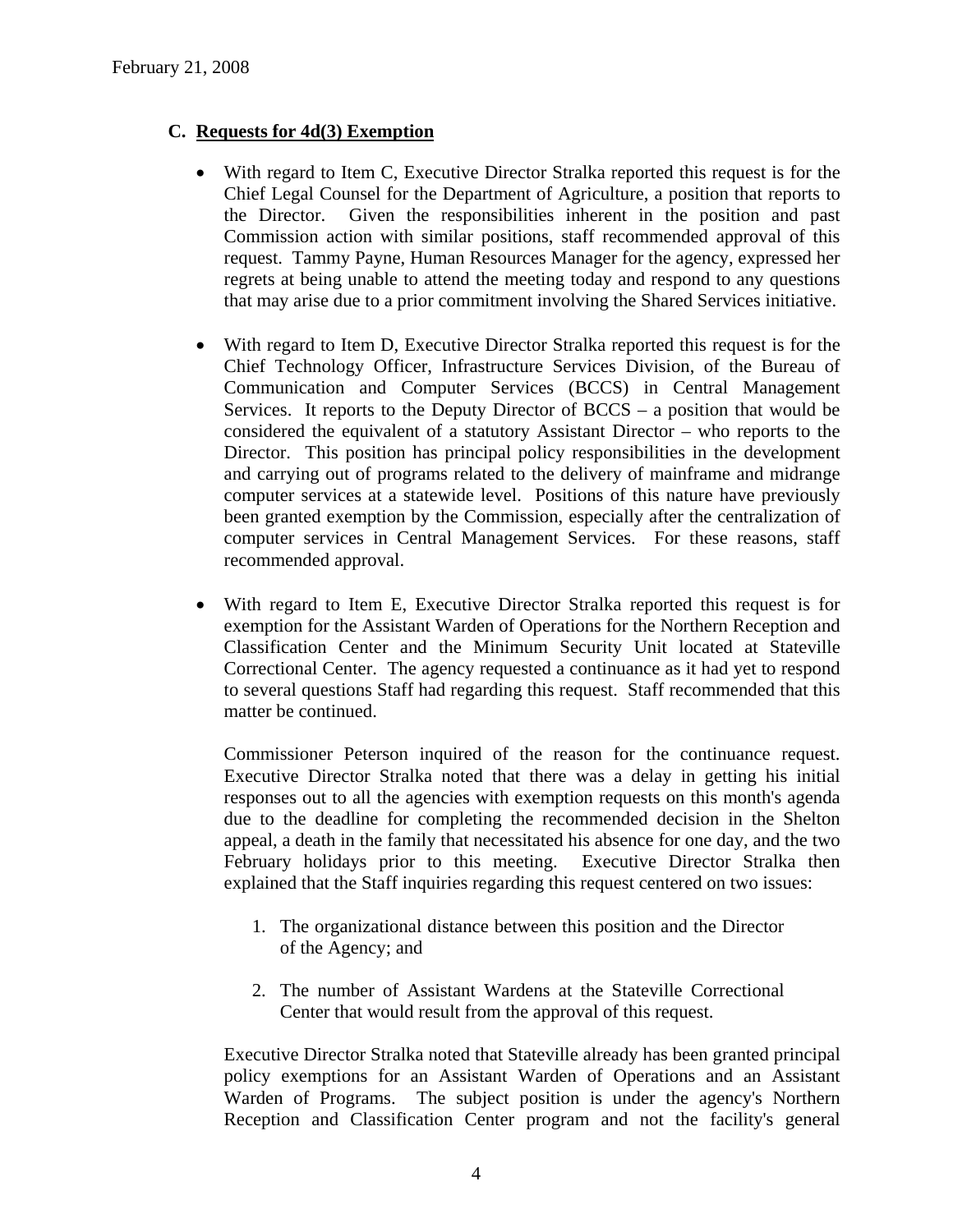operating program. Approval of this position would essentially result in this facility having four principal policy exempt Assistant Warden positions which would be double that of any other facility.

• With regard to Item F, Executive Director Stralka reported that this request is for the Deputy Director for New Initiatives, a principal policy making position reporting to the Director of the Department of Healthcare and Family Services. This position has principal policy development responsibilities in the areas of child support enforcement and medical programs in that it seeks out the best practices in these areas being administered by other states or the federal government and then makes independent determinations whether it would be viable to introduce and implement such best practices in Illinois. If viable, this position is involved in formulating such best practices into agency policy.

There was some initial Staff concern regarding potential overlap with the agency's Strategic Planning Advisor position, but the agency responded by noting that this latter position is more involved in the overall coordination of agency policy not only within the agency, but also inter-agency as well as with the federal government. That differs significantly with the subject position which is more of an initiator. Considering this, along with the nature of the agency's work, Staff recommended approval of this request.

# **IT WAS MOVED BY CHAIRMAN KOLKER, SECONDED BY COMMISSIONER DALIANIS, AND THE MOTION ADOPTED 4-0 (WITH COMMISSIONER EWELL VOTING PRESENT) TO GRANT AND CONTINUE THE REQUESTS FOR 4D(3) EXEMPTION FOR THE FOLLOWING POSITIONS:**

#### **The following 4d(3) exemption requests were granted on February 21, 2008:**

#### **C. Illinois Department of Agriculture**

| <b>Position Number</b>  | 40070-11-01-300-00-01               |  |
|-------------------------|-------------------------------------|--|
| <b>Position Title</b>   | Senior Public Service Administrator |  |
| Bureau/Division         | <b>Executive Office</b>             |  |
| <b>Functional Title</b> | <b>Chief Legal Counsel</b>          |  |
| Incumbent               | None                                |  |
| Supervisor              | Director                            |  |
| Location                | <b>Sangamon County</b>              |  |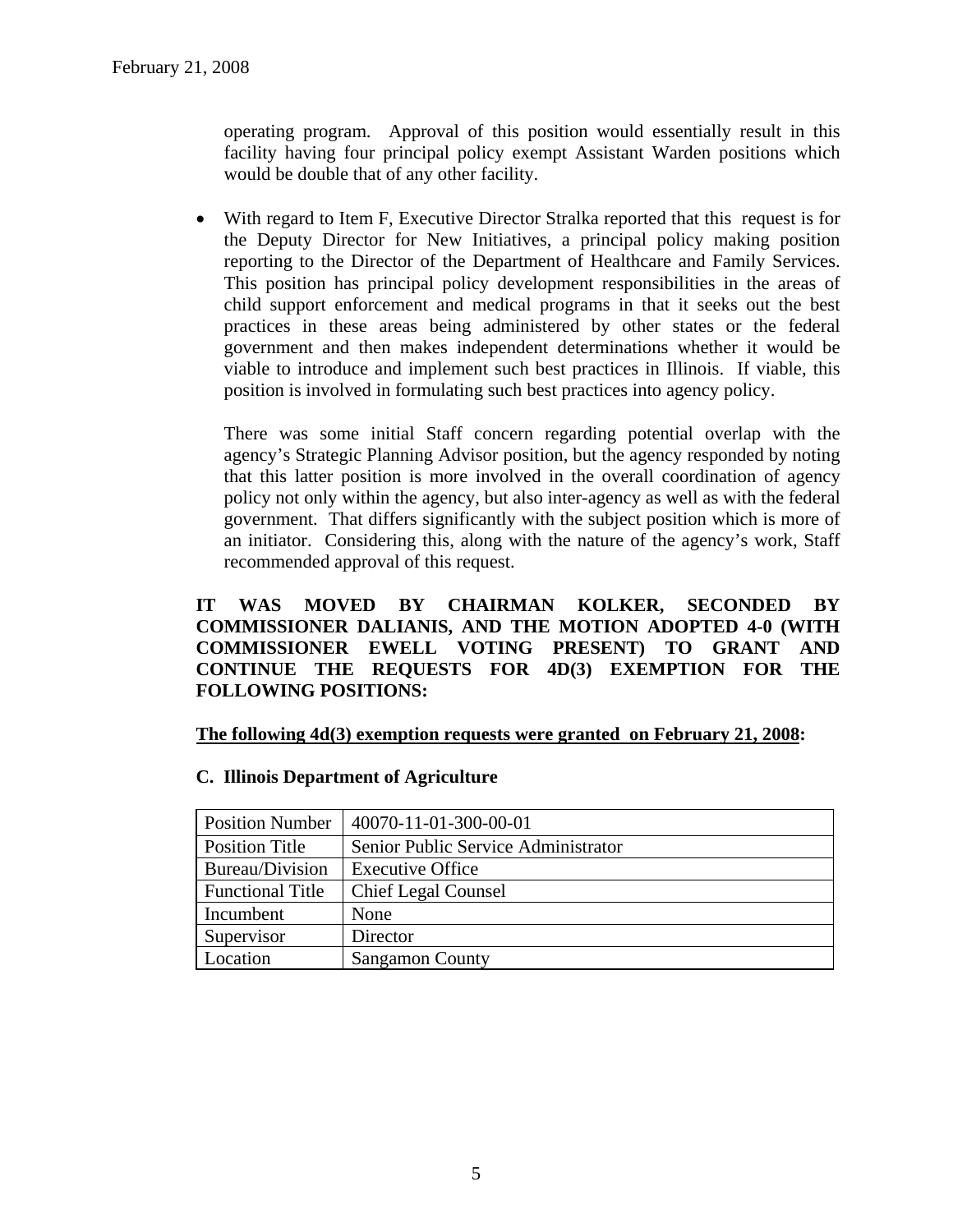| <b>Position Number</b>  | 40070-37-11-000-00-01                                      |
|-------------------------|------------------------------------------------------------|
| Position Title          | Senior Public Service Administrator                        |
| Bureau/Division         | Bureau of Communication and Computer Services (BCCS)       |
| <b>Functional Title</b> | Chief Technology Officer, Infrastructure Services Division |
| Incumbent               | Kevin Rademacher                                           |
| Supervisor              | BCCS Deputy Director, who reports to the Director          |
| Location                | <b>Sangamon County</b>                                     |

# **D. Illinois Department of Central Management Services**

# **F. Illinois Department of Healthcare and Family Services**

| <b>Position Number</b>  | 40070-33-00-900-00-21                                       |
|-------------------------|-------------------------------------------------------------|
| <b>Position Title</b>   | Senior Public Service Administrator                         |
| Bureau/Division         | Office of the Director                                      |
| <b>Functional Title</b> | Deputy Director for Policy Coordination and New Initiatives |
| Incumbent               | None                                                        |
| Supervisor              | Director                                                    |
| Location                | <b>Cook County</b>                                          |

# **The following 4d(3) exemption request was continued on February 21, 2008:**

# **E. Illinois Department of Corrections**

| <b>Position Number</b>  | 40070-29-82-400-30-01                                              |  |
|-------------------------|--------------------------------------------------------------------|--|
| <b>Position Title</b>   | Senior Public Service Administrator                                |  |
| Bureau/Division         | <b>Stateville Correctional Center</b>                              |  |
| <b>Functional Title</b> | Assistant Warden of Operations-Reception & Classification Ctr.     |  |
| Incumbent               | None                                                               |  |
|                         | Warden of Stateville Correctional Center, who reports to District  |  |
| Supervisor              | 1 Deputy Director, who reports to the Chief of Operations, who     |  |
|                         | reports to the Chief of Staff, who in turn reports to the Director |  |
| ocation                 | Will County                                                        |  |

Prior to addressing Items G1 and G10 on the agenda, Executive Director Daniel Stralka reiterated for the Commissioners that the original list of Commission-initiated rescissions for January's meeting contained 36 positions, most of which had been vacant in excess of six months. Notice went out to both the Director of Central Management Services and each affected Agency Director of the proposed rescissions. After discussions with many of the affected agencies, many of the concerns that led to the proposed rescission notices were resolved and only 31 were placed on the January agenda, with ten being continued to February. If the Commission approves the rescission of 4d(3) exempt status for any of these positions, it does not mean that the position is eliminated, only that the position is subject to the merit and fitness provisions of the Personnel Code and Rules.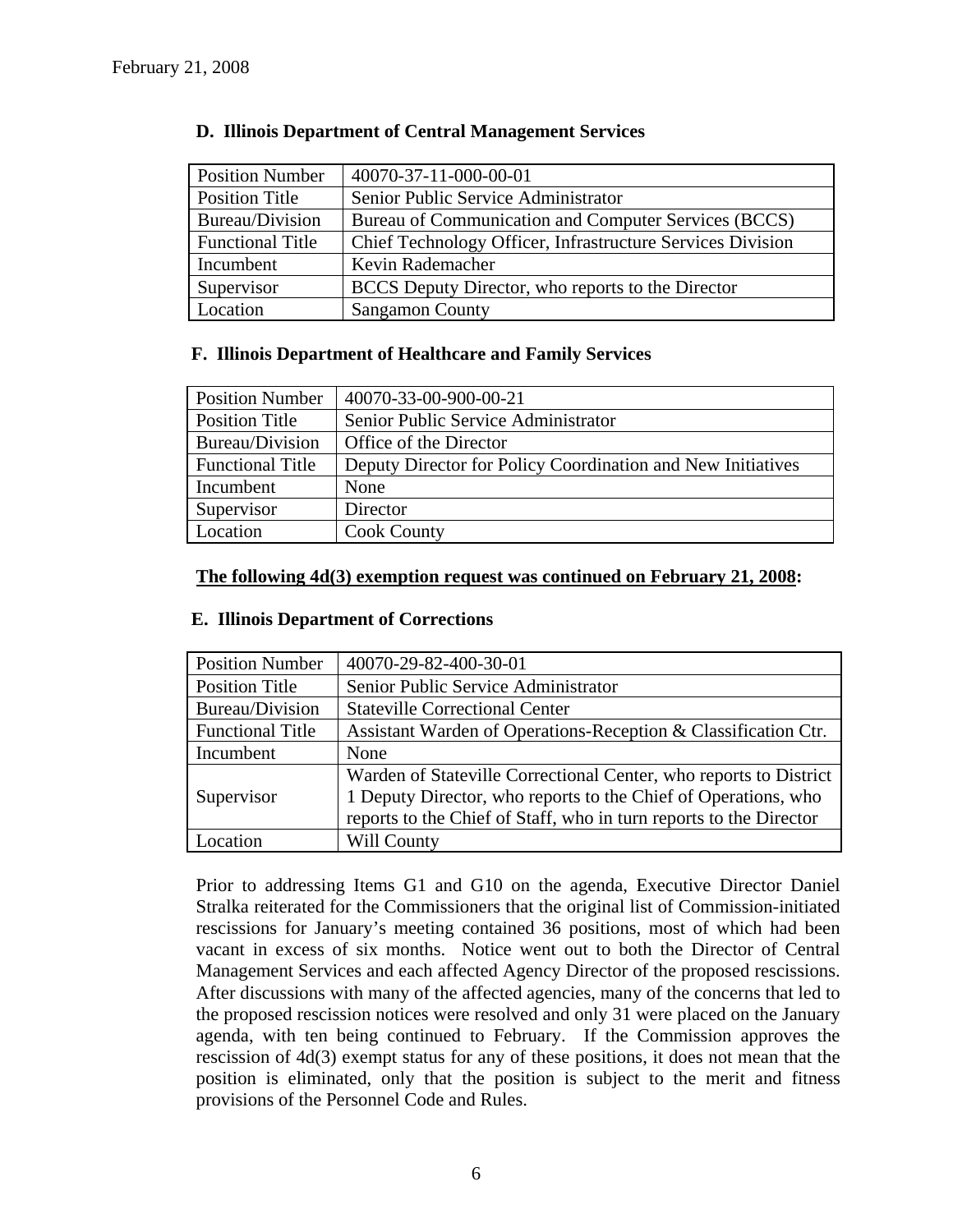Finally, if a position has its exempt status rescinded and an agency subsequently decides that it believes exemption is warranted, there is nothing that prevents it from making a new request for exemption next month.

- With regard to Item G1-G5, G7, and G10, Executive Director Daniel Stralka reported these are the seven current positions which are in bargaining units or have exclusion petitions pending. Since the January meeting, he has been in contact with the State Labor Relations Board and hopes to follow up in the next two weeks. It is Executive Director Stralka's assessment that this potential conflict will be addressed on a more global scale rather than on the position-byposition basis being used here. It is the Staff recommendation that these proposed rescissions be denied. This does not mean that the issue has been resolved, only that it is not appropriately addressed in this matter.
- With regard to Item G6, Executive Director Daniel Stralka reported this is the Gaming Board Deputy Administrator of Investigations. He indicated he had recently conferred with Jodie Winnett from the Department of Revenue and Mark Ostrowski, the Executive Director of the Gaming Board. This is a unique situation whereby this function is essentially shared by the subject position with the Department of Revenue and a sworn officer position with the Illinois State police. Depending on the needs of the Gaming Board, the Executive Director will fill the position using the State Police position if there is a need for a law enforcement professional, or he will fill it using the subject position if there is a greater need for a revenue investigator. Since it has been filled with a sworn officer over the past several years, it appeared to have an extended vacancy. In light of this explanation, it is the Staff recommendation to deny the proposed rescission.
- With regard to Item G8, Executive Director Daniel Stralka indicated that the agency has no objection to the Staff recommendation of rescission for this position. For that reason, it is the Staff recommendation to approve this rescission.
- With regard to Item G9, Executive Director Stralka reported that the agency has a pending EPAR for this position. For that reason, it is the Staff recommendation to deny the proposed rescission. Staff will monitor the agency's progress in filling this position.

**IT WAS MOVED BY CHAIRMAN KOLKER, SECONDED BY COMMISSIONER BUKRABA, AND THE MOTION ADOPTED 5-0 TO APPROVE AND DENY THE PROPOSED RESCISSIONS FROM 4D(3) EXEMPTION FOR THE FOLLOWING POSITIONS:**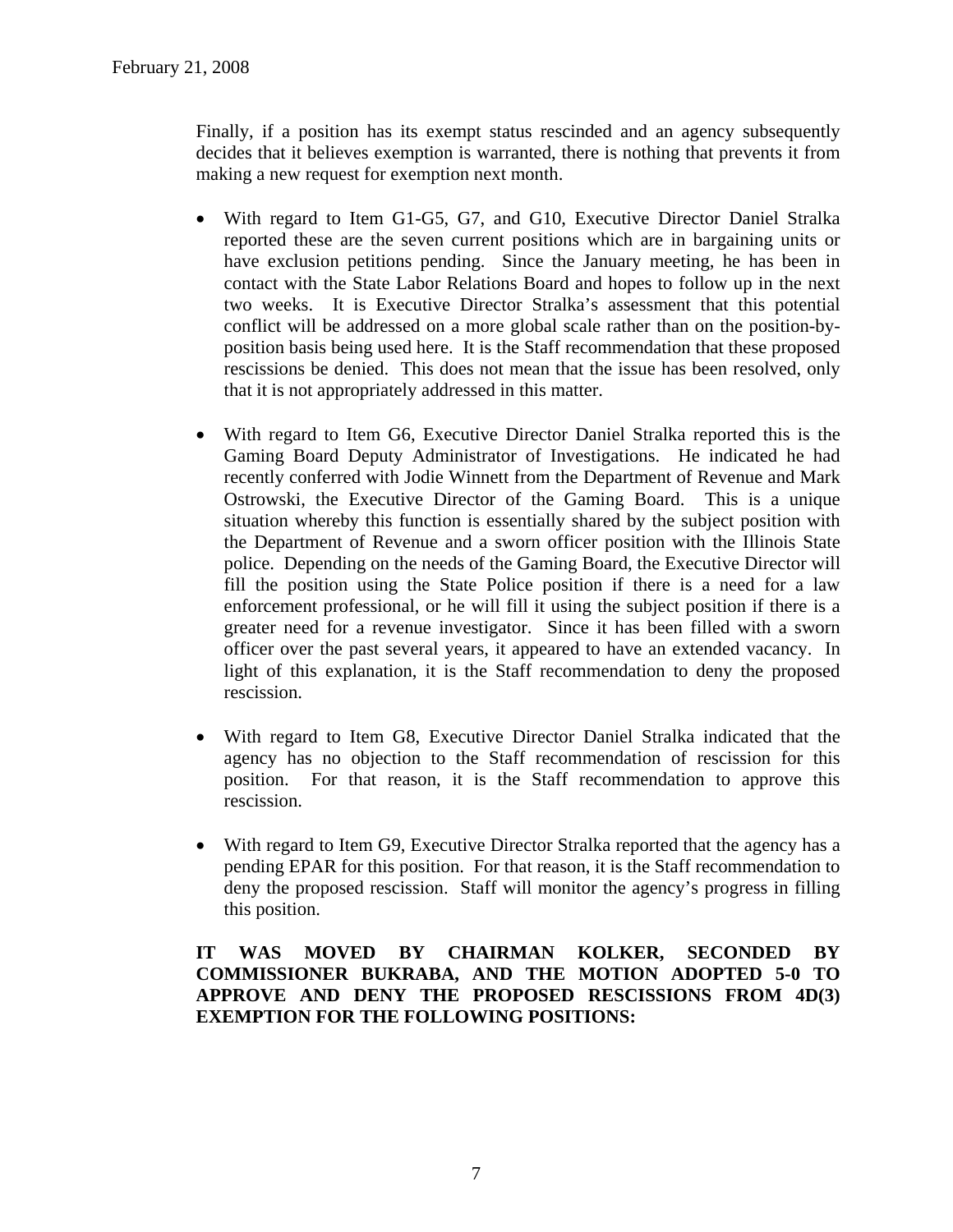| <b>Agenda</b><br><b>Item</b> | Agency | <b>Position Number</b> | <b>Functional Title</b>           |
|------------------------------|--------|------------------------|-----------------------------------|
| G8                           | IWCC   | 40070-50-37-500-00-07  | Mgr., Arbitration & Support Staff |

# **The following 4d(3) exemption rescission was approved on February 21, 2008:**

# **The following 4d(3) exemption rescissions were denied on February 21, 2008:**

| <b>Agenda</b><br><b>Item</b> | <b>Agency</b> | <b>Position Number</b> | <b>Functional Title</b>          |
|------------------------------|---------------|------------------------|----------------------------------|
| G <sub>1</sub>               | Aging         | 00502-47-00-400-01-01  | Legislative Liaison              |
| G2                           | <b>CMS</b>    | 00502-37-06-000-01-01  | Legislative Liaison              |
| G <sub>3</sub>               | <b>CMS</b>    | 00501-37-06-000-01-02  | Legislative Liaison              |
| G <sub>4</sub>               | <b>DCFS</b>   | 13852-16-00-320-00-01  | Legislative Liaison              |
| G <sub>5</sub>               | <b>DCFS</b>   | 13852-16-00-300-10-01  | Legislative Liaison              |
| G <sub>6</sub>               | Gaming        | 40070-25-61-000-00-01  | Mgr., Enforcement/Investigations |
| G7                           | <b>IDPH</b>   | 13852-20-02-000-20-01  | Legislative Liaison              |
| G <sub>9</sub>               | <b>IWCC</b>   | 40070-50-37-200-00-01  | <b>Assistant Secretary</b>       |
| G10                          | Revenue       | 00501-25-04-110-00-02  | Legislative Liaison              |

# V. CLASS SPECIFICATIONS

**The Director of Central Management Services submitted the following class title for creation:** 

# A. Position Title

Clinical Psychology Associate (new)

Staff Analysis: Andrew Barris, Assistant Executive Director, reported that the Department of Human Services (DHS), Division of Mental Health requested the creation of a Clinical Psychology Associate class. With this class, the Department will be able to incorporate changes in the Illinois Licensure Laws as reflected by the current Department of Financial and Professional Regulations standards, as well as assist DHS in the recruitment of licensed-eligible clinical psychologists. The Clinical Psychology Associate will provide a bridge for pre-doctoral clinical psychology interns to progress within the State system and continue their statutorily required clinical training in order to meet legal requirements to be admitted for examination to become licensed Clinical Psychologists. This new class brings the Division of Mental Health into compliance with the changes in the State statute and the Illinois Department of Financial and Professional Regulations requirements.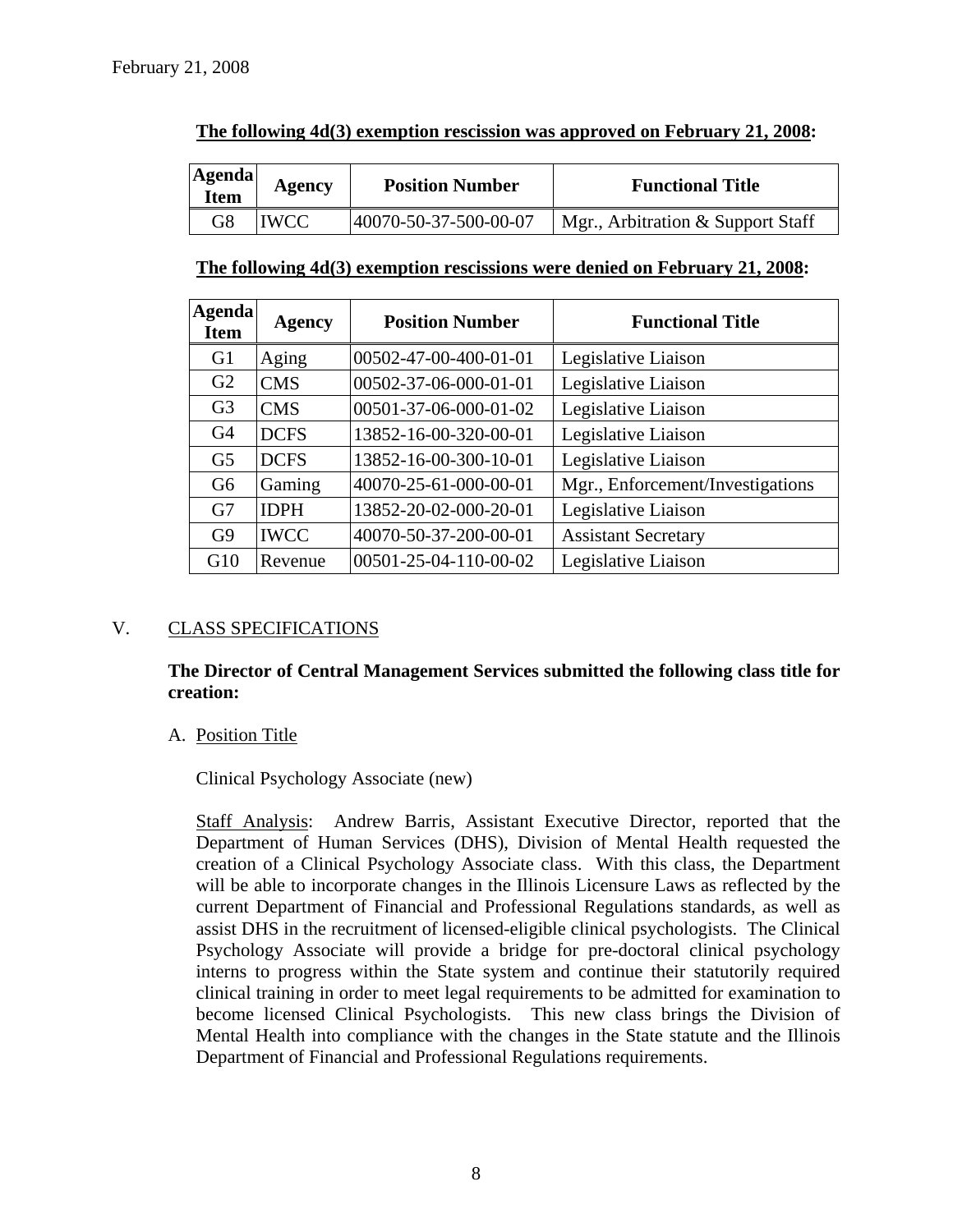**IT WAS MOVED BY CHAIRMAN KOLKER, SECONDED BY COMMISSIONER PETERSON AND THE MOTION ADOPTED 5-0 TO APPROVE THE CREATION OF THE FOLLOWING CLASS TITLE TO BE EFFECTIVE MARCH 1, 2008:** 

#### **Clinical Psychology Associate (new)**

**IT WAS MOVED BY CHAIRMAN KOLKER, SECONDED BY COMMISSIONER PETERSON, AND THE MOTION ADOPTED 5-0 TO DISAPPROVE ANY CLASS SPECIFICATIONS RECEIVED BY THE COMMISSION NOT CONTAINED IN THIS REPORT TO ALLOW ADEQUATE STUDY.** 

#### VI. MOTION TO GO INTO EXECUTIVE SESSION

**IT WAS MOVED BY CHAIRMAN KOLKER, SECONDED BY COMMISSIONER DALIANIS, AND BY ROLL CALL VOTE THE MOTION ADOPTED 5-0 TO HOLD AN EXECUTIVE SESSION PURSUANT TO SUBSECTIONS 2(c)(1), 2(c)(4), AND 2(c)(11) OF THE OPEN MEETINGS ACT.** 

| <b>KOLKER</b>   | YES | <b>EWELL</b>    | YES |
|-----------------|-----|-----------------|-----|
| <b>PETERSON</b> | YES | <b>DALIANIS</b> | YES |
| <b>BUKRABA</b>  | YES |                 |     |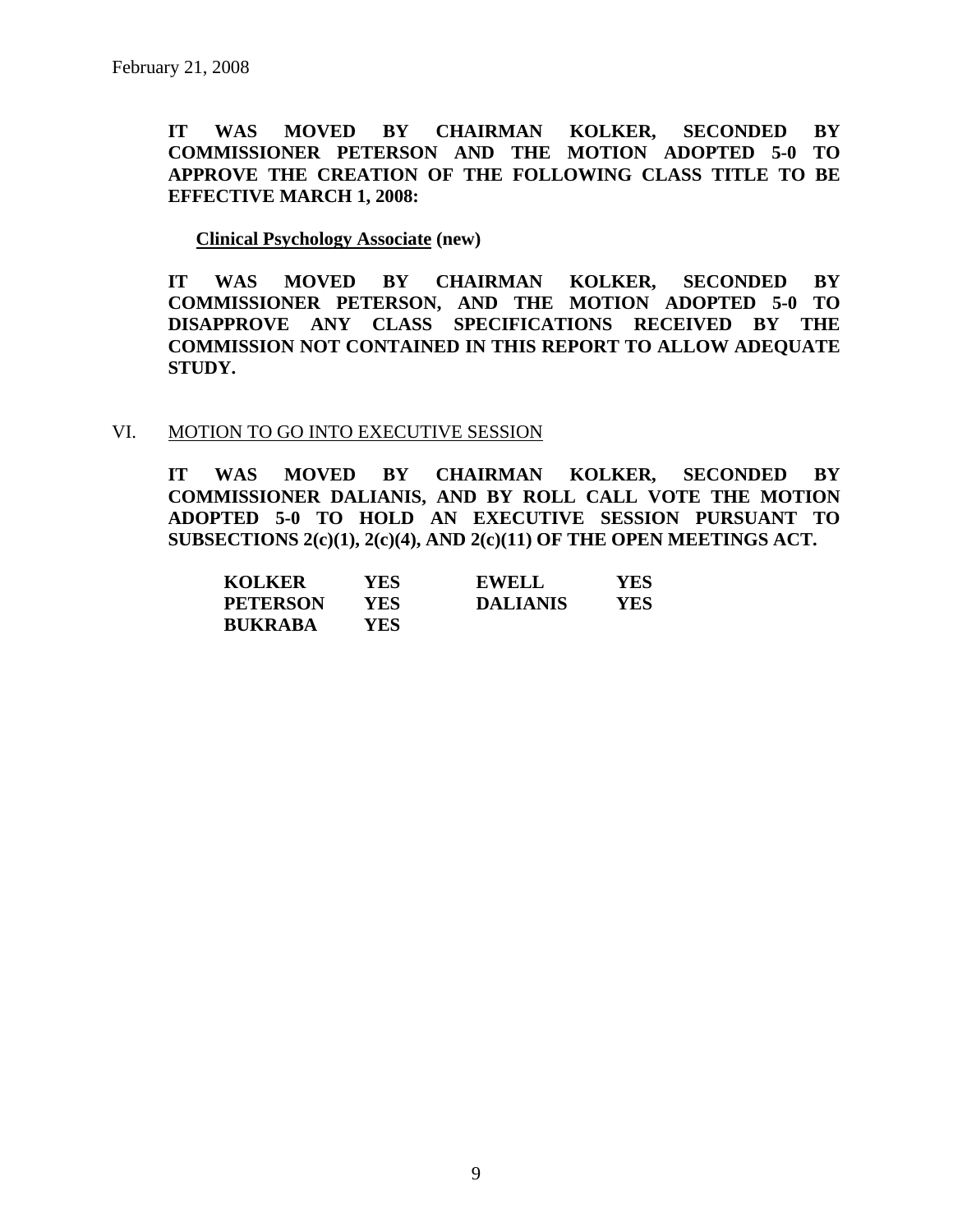# VII. RECONVENE MEETING

Upon due and proper notice the regular meeting of the Illinois Civil Service Commission was reconvened at 160 North LaSalle Street, Suite S-901, Chicago, Illinois at 9:55 a.m.

#### PRESENT

Chris Kolker, Chairman; Raymond W. Ewell, Barbara J. Peterson, Betty A. Bukraba, and Ares G. Dalianis, Commissioners; Daniel Stralka, Executive Director; and Andrew Barris of the Commission staff.

# VIII. NON-MERIT APPOINTMENT REPORT

The Personnel Code permits non-merit appointments for a limited period of time, i.e., emergency appointments shall not exceed 60 days and shall not be renewed, and positions shall not be filled on a temporary or provisional basis for more than six months out of any twelve-month period. Consecutive non-merit appointments are not violative of the Code, however, they do present a possible evasion of merit principles and should be monitored. Set forth below is the number of consecutive non-merit appointments made by each department. These statistics are from the Department of Central Management Services' Consecutive Non-Merit Report.

| Agency                                | 12/31/07 | 1/31/08 | 1/31/07 |
|---------------------------------------|----------|---------|---------|
| Agriculture                           |          |         |         |
| Arts Council                          |          |         |         |
| <b>Central Management Services</b>    | 4        | 2       |         |
| <b>Children and Family Services</b>   | 4        | 4       | 8       |
| <b>Employment Security</b>            |          | 0       |         |
| Financial and Professional Regulation |          | 0       |         |
| <b>Healthcare and Family Services</b> | 6        | 6       |         |
| <b>Historic Preservation</b>          |          |         |         |
| <b>Human Services</b>                 | 3        | 4       | 3       |
| <b>Natural Resources</b>              | 23       | 7       |         |
| Property Tax Appeal Board             |          | 0       |         |
| <b>State Fire Marshal</b>             |          | 0       |         |
| <b>State Retirement Systems</b>       |          | 0       |         |
| Transportation                        | 45       | 62      | 74      |
| Veteran's Affairs                     |          | 0       |         |
| Totals                                | 88       | 88      |         |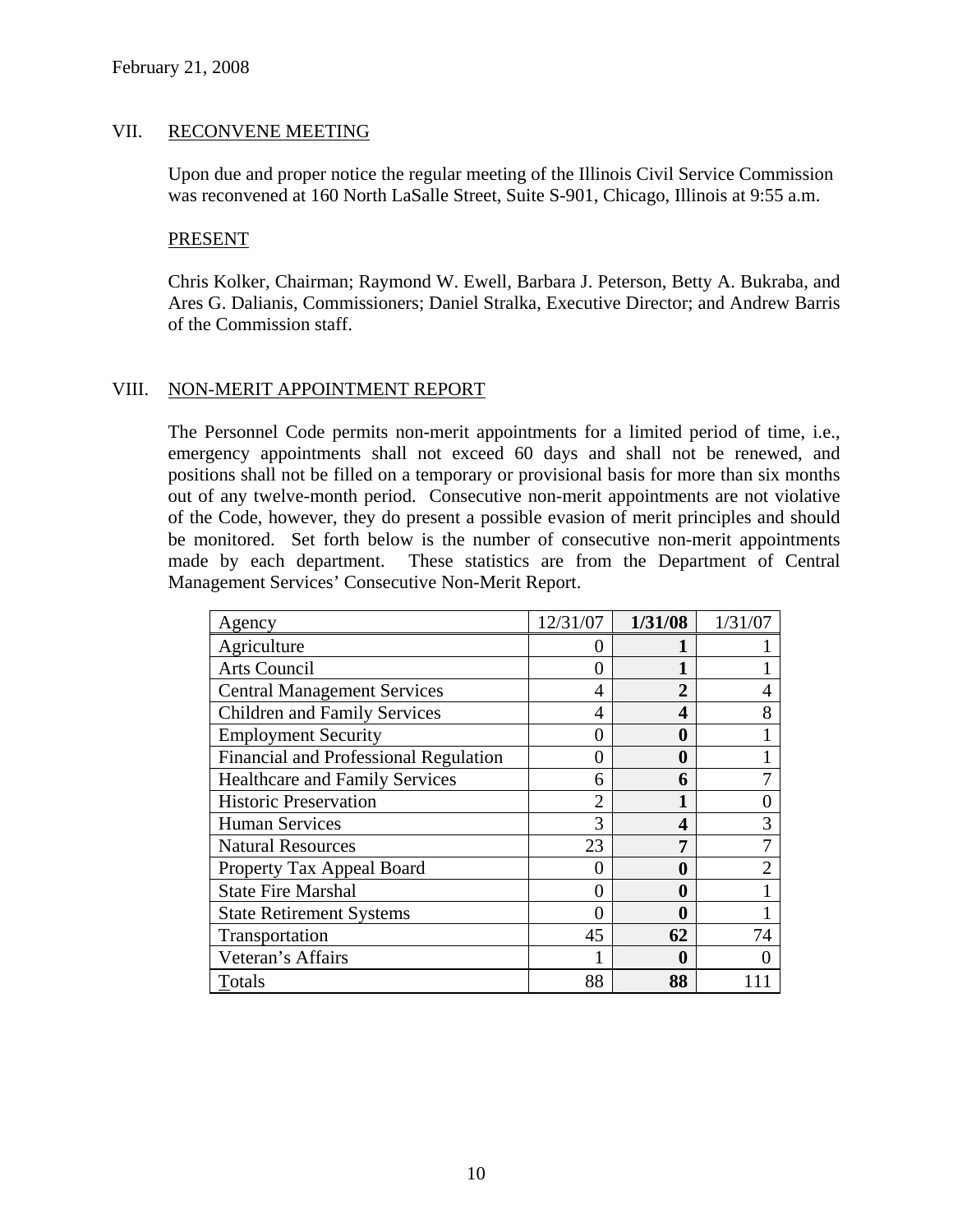# IX. PUBLICLY ANNOUNCED DECISIONS RESULTING FROM APPEAL

# • **DISCHARGE**

#### **DA-6-08**

| Employee  | M. KiVaughn Shelton                     | Appeal Date   | 8/13/07           |
|-----------|-----------------------------------------|---------------|-------------------|
| Agency    | <b>DCFS</b>                             | Decision Date | 2/08/08           |
| Type      | Discharge                               | ALJ           | Daniel Stralka    |
| Change(s) | Engaged in a sexual relationship with a | Recommended   | Discharge upheld. |
|           | subordinate; had a sexual encounter in  | Decision      |                   |
|           | a DCFS office; gave preferential        |               |                   |
|           | treatment to this subordinate; misused  |               |                   |
|           | DCFS e-mail and telephone system        |               |                   |

**IT WAS MOVED BY COMMISSIONER PETERSON, SECONDED BY CHAIRMAN KOLKER AND BY ROLL CALL VOTE OF 5-0 THE MOTION ADOPTED TO MODIFY AND ADOPT THE ADMINISTRATIVE LAW JUDGE'S RECOMMENDED DECISION THAT THE WRITTEN CHARGES FOR DISCHARGE HAVE BEEN PROVEN, BUT GIVEN: SHELTON'S 13 YEARS OF SERVICE TO THE STATE WITHOUT ANY PRIOR DISCIPLINE AND HIS ACCEPTABLE PERFORMANCE RECORD; EVIDENCE INDICATING SHELTON DID TAKE STEPS – THOUGH THEY WERE INADEQUATE – TO NOTIFY HIS SUPERIORS OF THE RELATIONSHIP AND REMOVE THE SUBJECT OF HIS RELATIONSHIP FROM UNDER HIS SUPERVISORY UMBRELLA; THE SUSPENSION ADMINISTERED TO HIS SUBORDINATE FOR ESSENTIALLY THE SAME OFFENSES, EVEN THOUGH THE COMMISSION NOTES THAT SHELTON AS THE SUPERVISOR HAD THE GREATER RESPONSIBILITY IN THIS MATTER TO TAKE ACTION TO RECTIFY THE SITUATION AND WOULD THEREFORE RESULT IN A GREATER LEVEL OF DISCIPLINE; AND THE AGENCY'S ACTION NOT TO ADMINISTER ANY DISCIPLINE IN ANOTHER CASE WITH A SIMILAR FACT PATTERN, EVEN THOUGH THERE WAS NO EVIDENCE THAT A SEXUAL ENCOUNTER OCCURRED ON AGENCY PROPERTY IN THAT CASE, THE UNIQUE FACTUAL CIRCUMSTANCES SURROUNDING THE DISCHARGE DO NOT RISE TO THE LEVEL WHICH SOUND PUBLIC OPINION RECOGNIZES AS GOOD CAUSE FOR THE EMPLOYEE TO NO LONGER HOLD THE POSITION. THEREFORE, THE PROVEN CHARGES WARRANT A 90-DAY SUSPENSION IN LIEU OF DISCHARGE.** 

| <b>KOLKER</b>   | YES | <b>EWELL</b>    | YES |
|-----------------|-----|-----------------|-----|
| <b>PETERSON</b> | YES | <b>DALIANIS</b> | YES |
| <b>BUKRABA</b>  | YES |                 |     |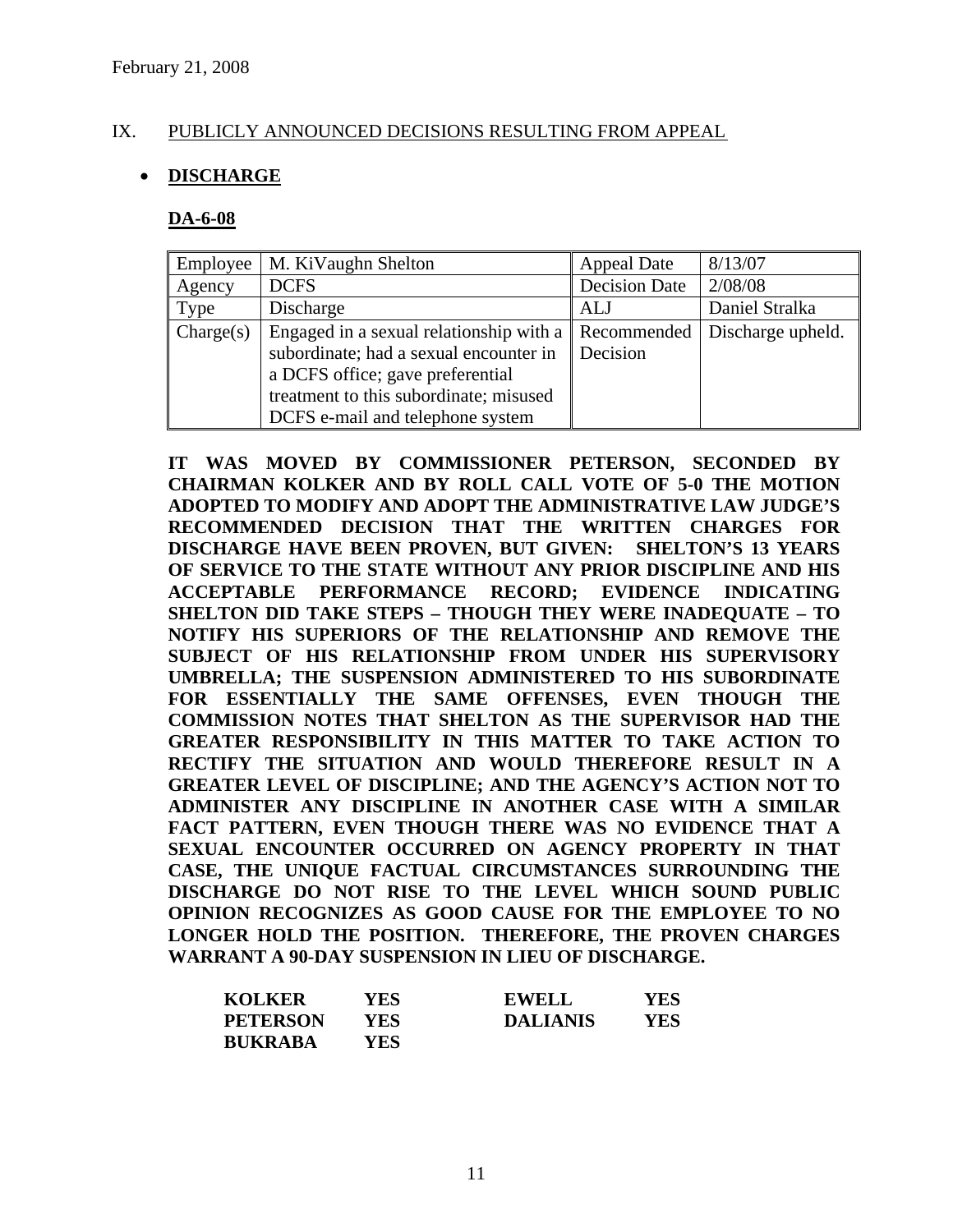# • **ALLOCATION APPEAL**

# **AA-34-07**

| Employee  | Michelle Wethington | <b>Appeal Date</b>   | 3/27/07                           |
|-----------|---------------------|----------------------|-----------------------------------|
| Agency    | <b>CMS</b>          | <b>Decision Date</b> | 2/05/08                           |
| Type      | Allocation          | ALJ                  | <b>Andrew Barris</b>              |
| Change(s) | Position should be  | Proposed             | Appeal denied; employee did not   |
|           | allocated to        | Finding              | prove by a preponderance of the   |
|           | Administrative      |                      | evidence that position was more   |
|           | Assistant II        |                      | appropriately allocated to AA II. |

**IT WAS MOVED BY COMMISSIONER DALIANIS, SECONDED BY CHAIRMAN KOLKER AND BY ROLL CALL VOTE OF 5-0 THE MOTION ADOPTED TO AFFIRM AND ADOPT THE ADMINISTRATIVE LAW JUDGE'S PROPOSED FINDING THAT THE PETITIONER DID NOT PROVE BY A PREPONDERANCE OF THE EVIDENCE THAT HER POSITION CLASSIFICATION WAS INAPPROPRIATELY ALLOCATED. THEREFORE, THE APPEAL IS DENIED.** 

| <b>KOLKER</b>   | YES | <b>EWELL</b>    | YES |
|-----------------|-----|-----------------|-----|
| <b>PETERSON</b> | YES | <b>DALIANIS</b> | YES |
| <b>BUKRABA</b>  | YES |                 |     |

# X. APPEALS TERMINATED WITHOUT DECISION ON THE MERITS

# • **DISMISSED**

# **RV-1-08**

| Employee  | Michael Wiehle          | <b>Appeal Date</b>   | 7/05/07                         |
|-----------|-------------------------|----------------------|---------------------------------|
| Agency    | <b>DHS</b>              | <b>Decision Date</b> | 1/15/08                         |
| Type      | <b>Rule Violation</b>   | <b>ALJ</b>           | <b>Andrew Barris</b>            |
| Change(s) | Alleges violation of    | Proposed Finding     | Dismissed subject to approval   |
|           | veterans' preference in |                      | of Commission; default          |
|           | hiring                  |                      | (failure to appear at hearing). |

# **DA-12-08**

| Employee  | William R. Jones                                                | <b>Appeal Date</b>      | 10/16/07                                        |
|-----------|-----------------------------------------------------------------|-------------------------|-------------------------------------------------|
| Agency    | <b>DHS</b>                                                      | <b>Decision Date</b>    | 01/24/08                                        |
| Type      | Discharge                                                       | ALJ                     | <b>Andrew Barris</b>                            |
| Change(s) | Failure to perform job duties;<br>failure to understand & apply | Recommended<br>Decision | Dismissed subject to<br>approval of Commission; |
|           | rules and to seek clarification<br>and contacts in community    |                         | withdrawn.                                      |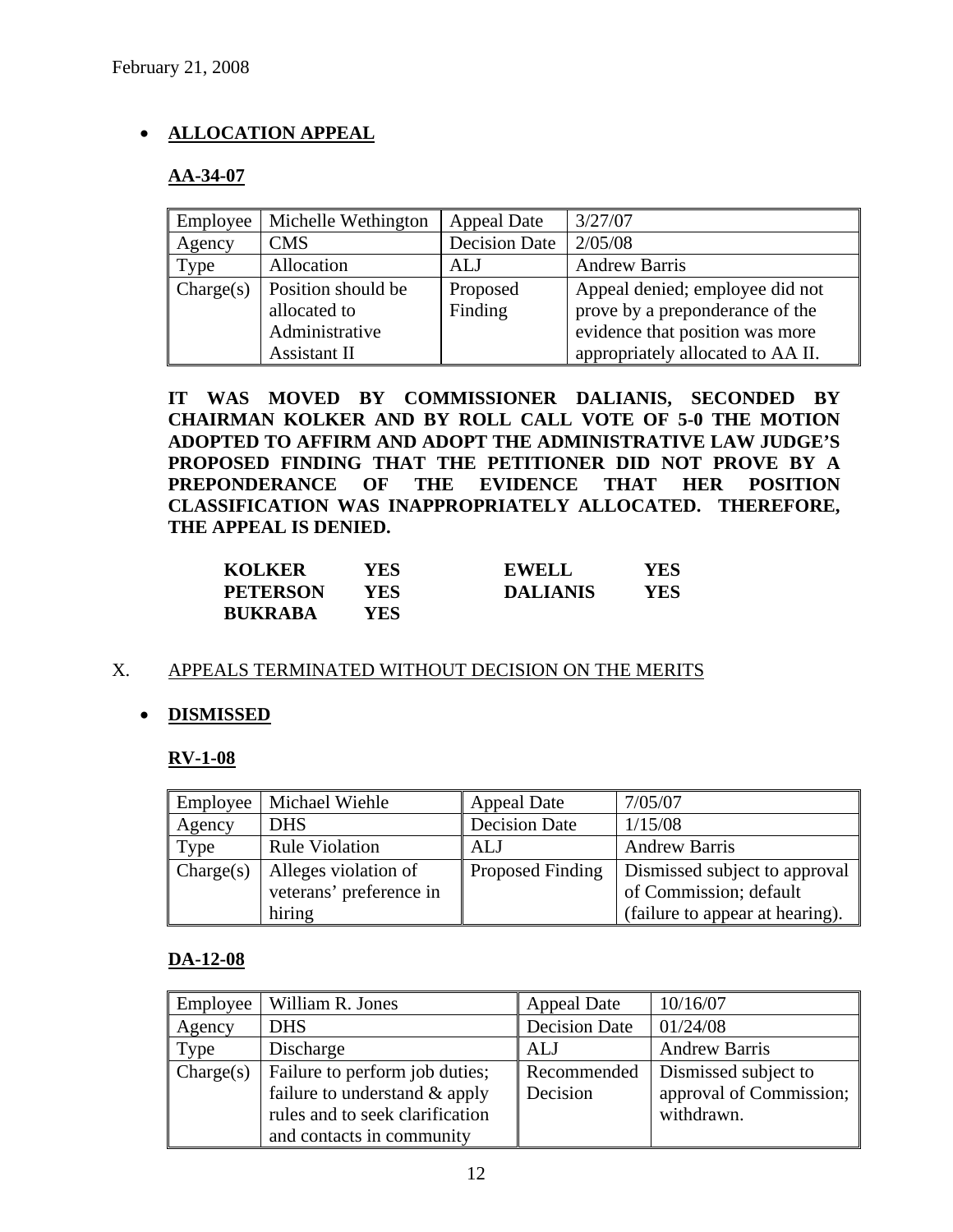#### **S-16-08**

| Employee  | Steven E. Richie                                                                                                                                             | <b>Appeal Date</b>      | 10/31/07                                                        |
|-----------|--------------------------------------------------------------------------------------------------------------------------------------------------------------|-------------------------|-----------------------------------------------------------------|
| Agency    | <b>DHS</b>                                                                                                                                                   | <b>Decision Date</b>    | 01/24/08                                                        |
| Type      | Suspension                                                                                                                                                   | ALJ                     | <b>Andrew Barris</b>                                            |
| Change(s) | Conduct unbecoming (awarded a<br>contract to company owned by a<br>relative; authorized temporary<br>assignment pay for office clerk to<br>office assistant) | Recommended<br>Decision | Dismissed subject to<br>approval of<br>Commission;<br>withdrawn |

# **IT WAS MOVED BY CHAIRMAN KOLKER, SECONDED BY COMMISSIONER EWELL AND BY ROLL CALL VOTE OF 5-0, THE MOTION ADOPTED TO AFFIRM AND ADOPT THE ADMINISTRATIVE LAW JUDGE'S PROPOSED FINDING/RECOMMENDED DECISIONS TO DISMISS THE WIEHLE APPEAL, THE JONES APPEAL, AND THE RICHIE APPEAL.**

| <b>KOLKER</b>   | YES  | EWELL           | YES |
|-----------------|------|-----------------|-----|
| <b>PETERSON</b> | YES. | <b>DALIANIS</b> | YES |
| <b>BUKRABA</b>  | YES  |                 |     |

#### XI. STAFF REPORT

Executive Director Daniel Stralka reported that:

• The report for the compliance audit for the two years ended June 30, 2007 of Commission records was released January 31, 2008. There were no findings. Chairman Kolker and the Commissioners thanked the Commission staff for their efforts in receiving a clean audit report.

At the conclusion of the Staff Report, Commission Dalianis informed the Commissioners that he had a conflict with the scheduled May meeting because he is invited to make a presentation at the  $57<sup>th</sup>$  annual conference for the Illinois Association of School Business Officials. After discussion, it was the consensus of the Commission to reschedule the April and May meetings for 2008 as follows:

- The April meeting will be held on Thursday, April 17, 2008 as scheduled, but the location will be changed to the Springfield office of the Commission. The meeting will start at 10:30 a.m.
- The May meeting will be rescheduled to Friday, May 16, 2008 and the location will be changed to the Chicago office of the Commission. The meeting will start at 2:00 p.m.

Commission staff was directed to take all necessary steps to publicize these rescheduled meetings and to ensure the Commission was in compliance with the Open Meetings Act.